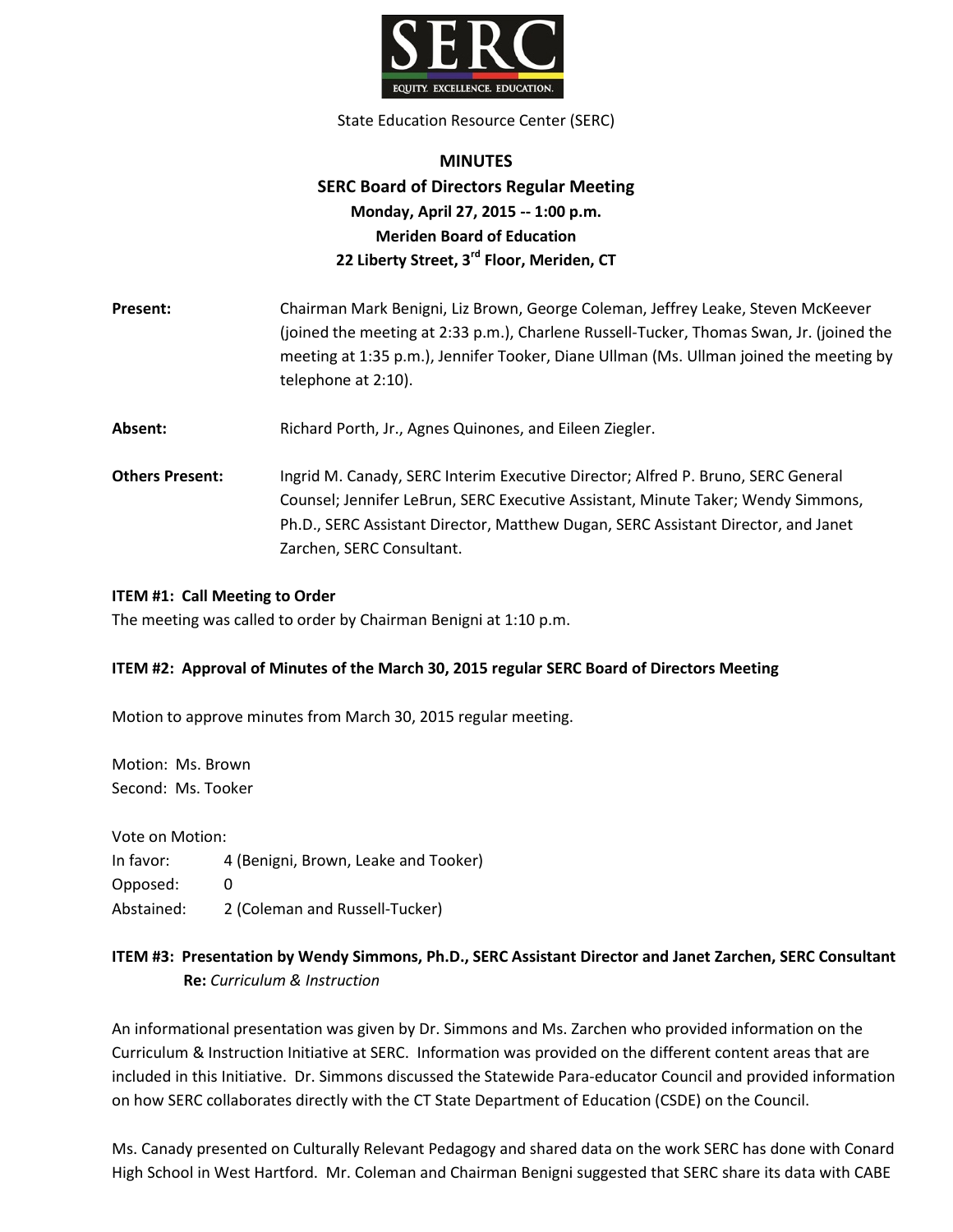and CAS so that it may be included in their publications. This will showcase the work we are doing in the agency and may also help to generate contracts.

Ms. Zarchen presented on the Analyzing Literacy Data for Tiers of Instruction Project and provided a list participating schools. Ms. Zarchen also shared information on the Leadership and Learning Center/CALI Data Process. There was general discussion.

### **Item #4: Report from Ingrid M. Canady, SERC Interim Executive Director**

A. Fiscal Update

Ms. Canady provided Board Members with a current SERC Income Statement and shared that all contracts with the CSDE have been signed and confirmed. There was conversation around IDEA Funds and the Early Childhood budget for the 2015-16 year. Ms. Canady shared that there could possibly be a significant reduction in IDEA funds as well as a cut in Early Childhood budget.

After general conversation, Board members agreed that the SERC staff need to be informed of the potential decreases in order to properly plan for the 2015-16 year.

## B. SERC's Legislative Agenda

Ms. Canady shared that she met with Representative Michelle Cook, Speaker of the House, Brendan Sharkey, and Senator Tony Hwang. At the meetings, Ms. Canady shared as much information about SERC as possible and reported that the meetings were positive and beneficial. Ms. Canady is currently working to schedule meetings with Representative Juan Candelaria, Representative Jason Rojas, Representative David Rutigliano, and Senator Martin Looney. Chairman Benigni added that he felt the meeting with Speaker Sharkey went very well.

#### C. Fiscal & Finance Administrative Officer/Position Update

Ms. Canady shared that first interviews for the position are scheduled on May 5 and May 8 at SERC. Ms. Canady hopes to have the position filled by the May Board meeting.

#### **Item #5: Executive Session**

Motion to enter into Executive Session Motion: Mr. Coleman Second: Ms. Brown

Vote on Motion:

In favor: 7 (Benigni, Brown, Coleman, Leake, Swan, Russell-Tucker, Tooker) Opposed: 0 Abstained: 0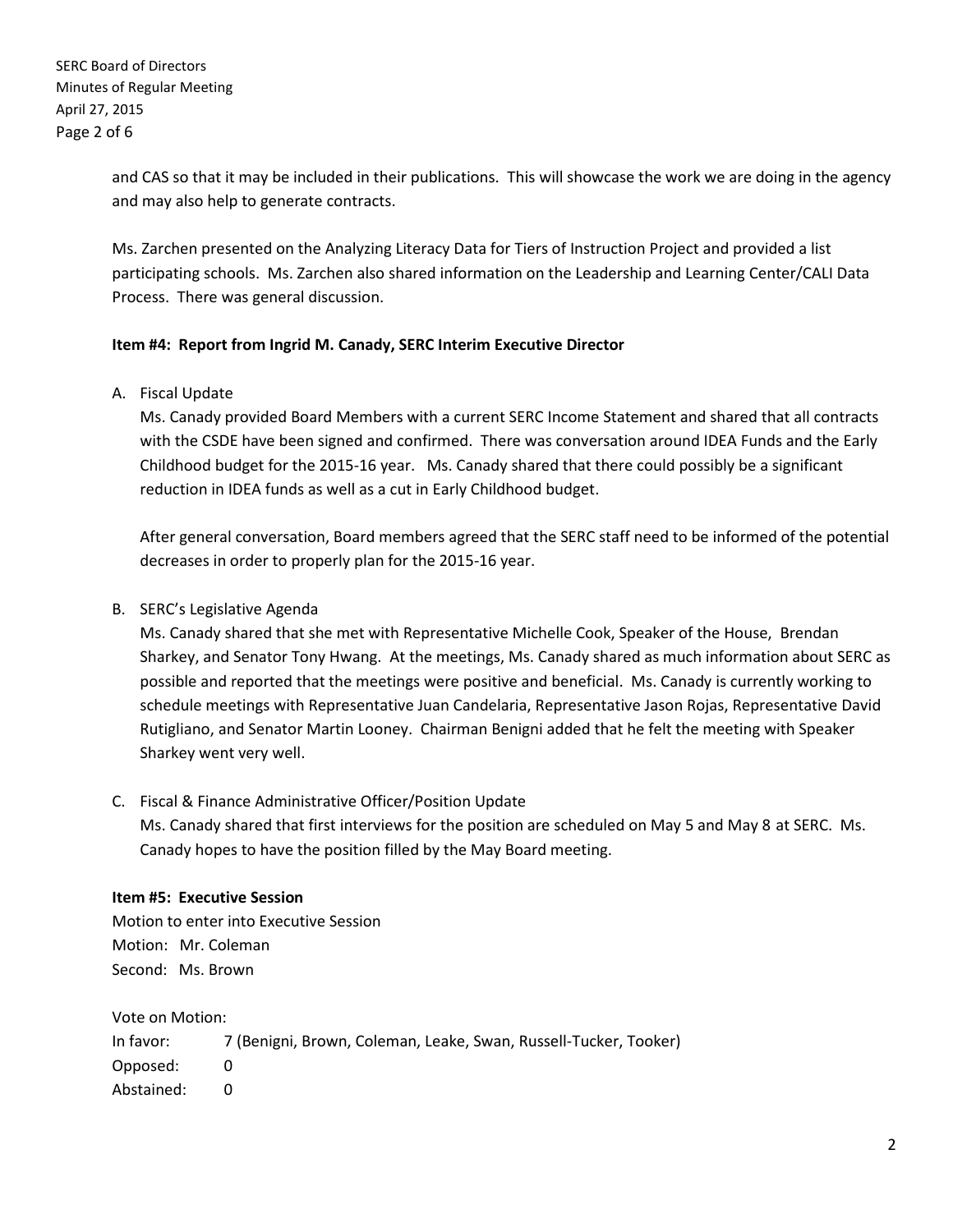The Board voted unanimously to enter into Executive Session at 2:20 p.m.

Present in executive session were Board Chair Mark Benigni and members Liz Brown, George Coleman, Jeffrey Leake, Steven McKeever, Charlene Russell-Tucker, Thomas Swan, Jr., Jennifer Tooker, and Diane Ullman (Ms. Ullman joined the Executive Session by telephone). Also invited to go into part of executive session was Ingrid M. Canady, Interim Executive Director.

Motion to exit Executive Session with no motions or actions taken.

Motion: Ms. Brown Second: Ms. Tooker

Vote on Motion:

In favor: 9 (Benigni, Brown, Coleman, Leake, McKeever, Swan, Russell-Tucker, Tooker and Ullman) Opposed: 0 Abstained: 0

The Board voted unanimously to exit Executive Session at 2:44 p.m.

Dr. Ullman left the meeting at 2:55 p.m.

# **ITEM #6: Items Requiring Action**

A. Medical Benefits/Discussion

Matt Dugan, SERC Assistant Director, shared background on the work SERC has been engaging in with Ovation Benefit Advisors and members of Finance Committee regarding employee benefits.

Mr. Dugan and Ms. Canady presented the recommendations from Ovation Benefits and the cost savings each proposed plan would provide. Ms. Canady asked for approval from the Board to enter into a one year contract so that updated medical benefits can be in place and available to staff by July 1, 2015. There was general discussion.

Motion to approve entering into a one-year Medical Benefit contract.

Motion: Mr. Swan Second: Ms. Brown

Vote on Motion: In Favor: 8 (Benigni, Brown, Coleman, Leake, McKeever, Russell-Tucker, Swan and Tooker)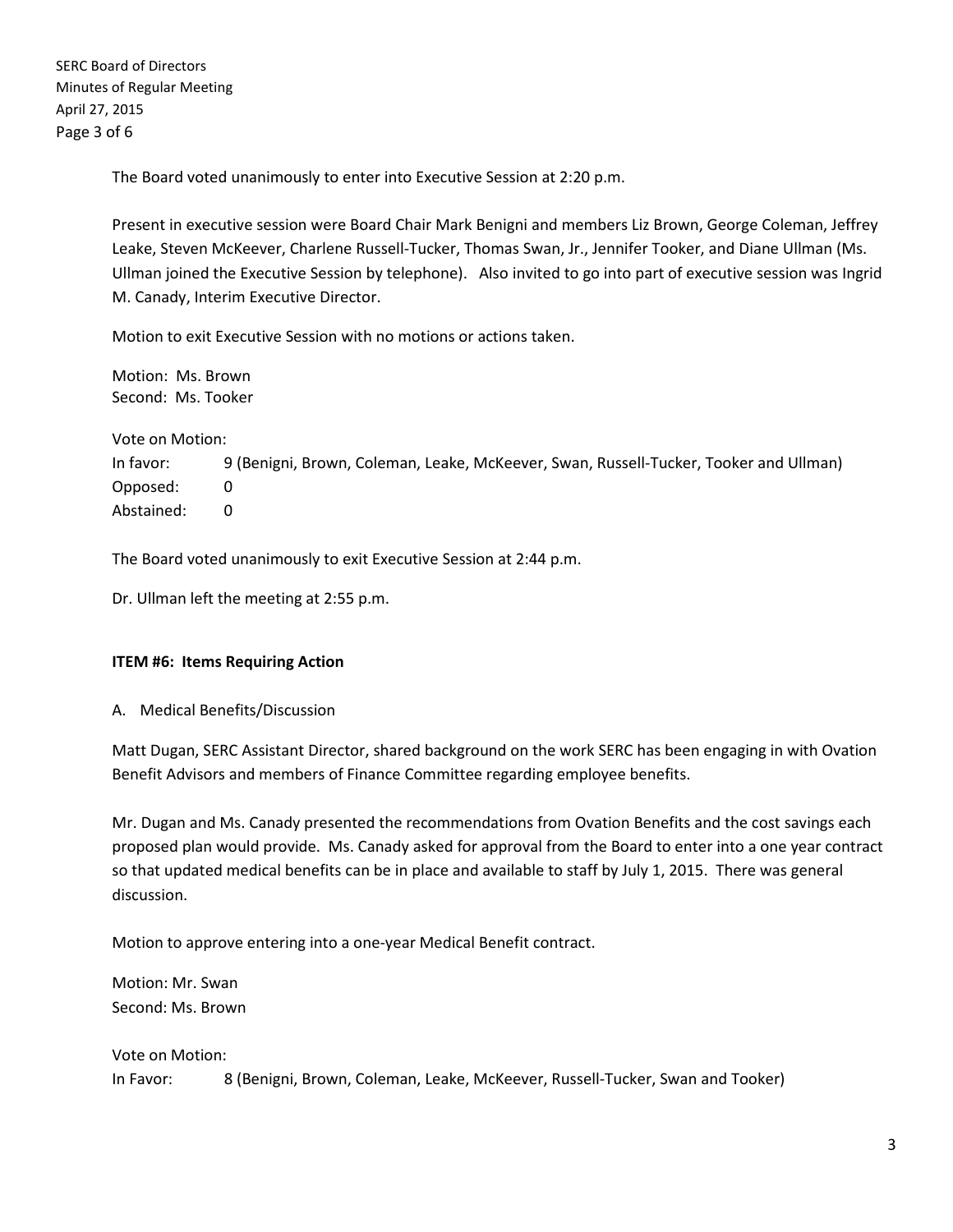SERC Board of Directors Minutes of Regular Meeting April 27, 2015 Page 4 of 6

> Opposed: 0 Abstained: 0

Motion carried unanimously to accept the Finance Committee recommendations regarding medical benefits.

B. Proposed Longevity Stipends

Ms. Canady and members of the Finance Committee shared information on a proposed one-time longivity stipend for all SERC staff members. Ms. Canady reported that the stipends will come out of the revenue budget. There was general discussion.

Motion to approve Longevity Stipend.

Motion: Mr. Leake Second: Mr. McKeever

Vote on Motion:

In Favor: 8 (Benigni, Brown, Coleman, Leake, McKeever, Russell-Tucker, Swan, and Tooker) Opposed: 0 Abstained: 0

Motion carried unanimously to approve Longevity Stipends as presented.

C. Proposed Board Vice-Chair

Motion to approve George A. Coleman as the Vice-Chair of the Board of Directors.

Motion: Mr. Leake Second: Ms. Brown

Vote on Motion:

In Favor: 8 (Benigni, Brown, Leake, McKeever, Russell-Tucker, Swan and Tooker) Opposed: 0 Abstained: 1 (Coleman)

Motion carried.

D. Lead Program Committee

Motion to approve George A. Coleman as the Lead of the Program Committee.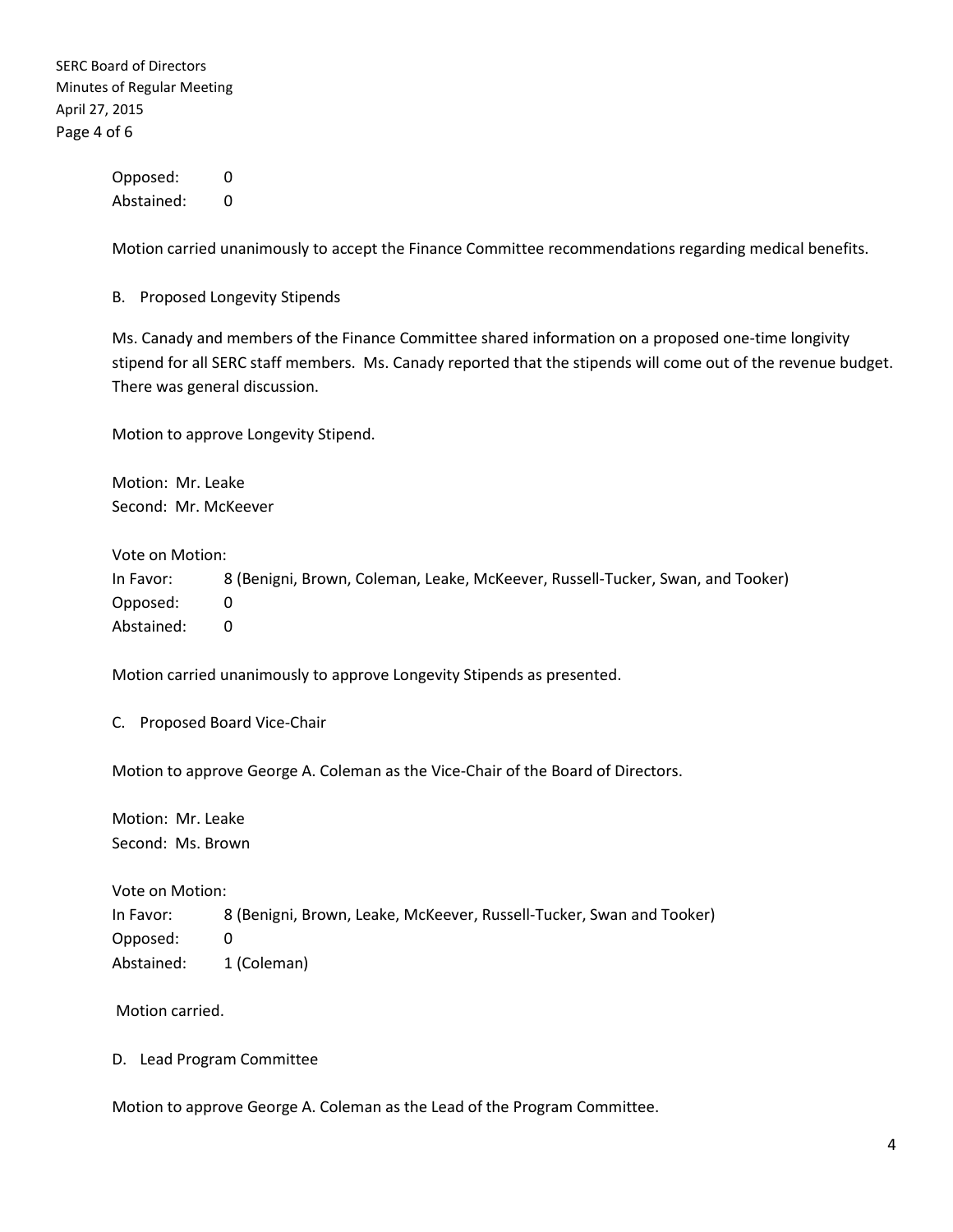SERC Board of Directors Minutes of Regular Meeting April 27, 2015 Page 5 of 6

> Motion: Mr. Swan Second: Ms. Russell-Tucker

Vote on Motion: In Favor: 8 (Benigni, Brown, Leake, McKeever, Russell-Tucker, Swan and Tooker) Opposed: 0 Abstained: 1 (Coleman)

Motion carried.

#### **ITEM #7: Committee Reports**

A. Finance Committee

Mr. McKeever reported on the Total Compensation Plan for employees. The plan showcases all of the benefits offered to employees.

It was recommended for the Finance Committee and Operations Committee to review the proposed salary schedule. Once the proposed schedule is reviewed by the committees, it will then be brought back to the full Board of Directors for final approval. There was a general discussion.

Motion to accept the Finance Committee recommendation regarding 403b match.

Motion: Mr. McKeever Second: Ms. Brown

Vote on Motion:

In Favor: 8 (Benigni, Brown, Coleman, Leake, McKeever, Russell-Tucker, Swan and Tooker) Opposed: 0 Abstained: 0

Motion carried unanimously.

B. Operations Committee – No Report

#### **ITEM #8: Items for Discussion**

A. Freedom of Information/Board of Directors Training